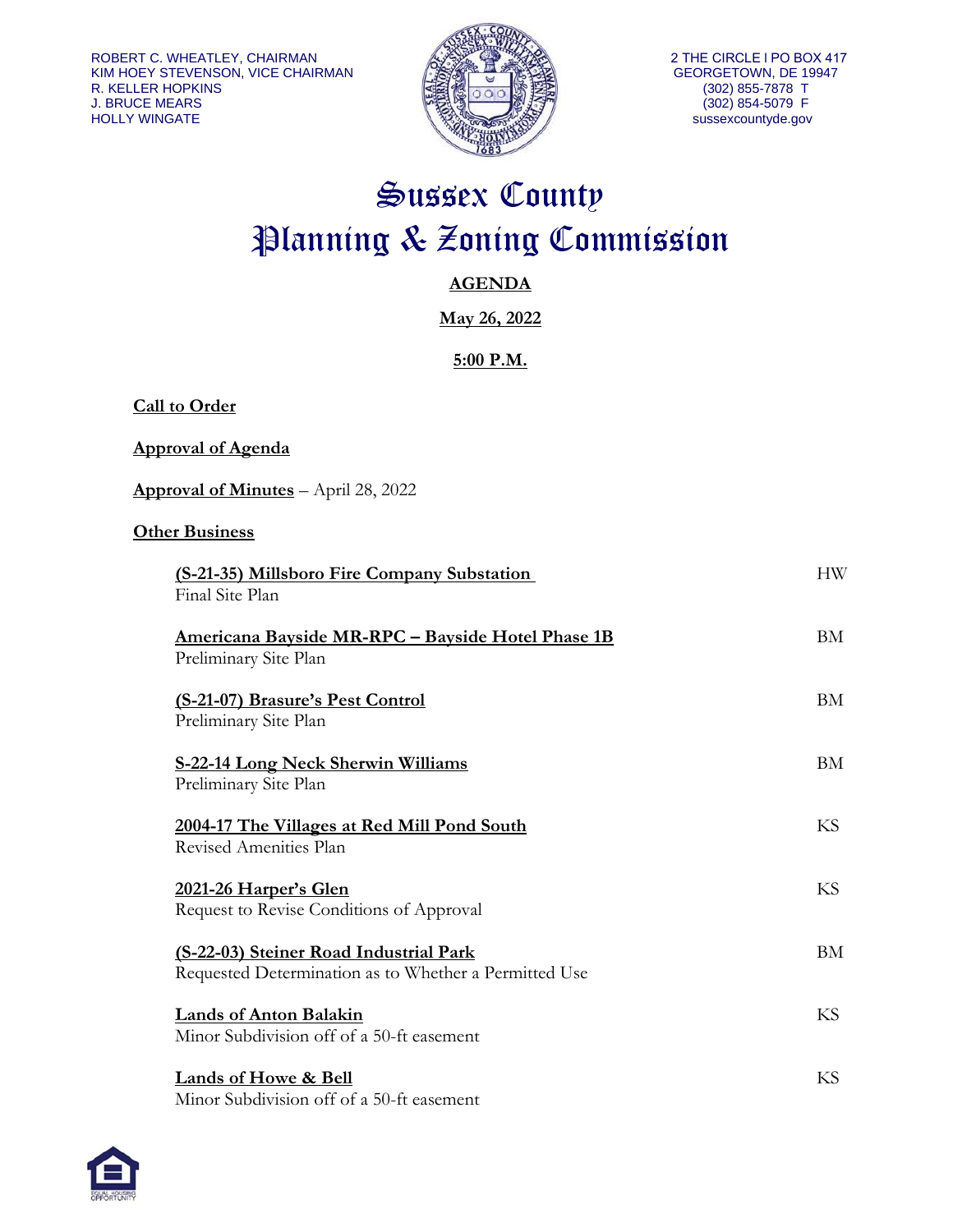#### **Lands of Dennis J. & Pauline M. Mignogno** KH

Minor Subdivision off of a 24-ft easement

#### **Old Business**

# **AN ORDINANCE TO AMEND THE CODE OF SUSSEX COUNTY, CHAPTER 72, ARTICLE II, SECTIONS 72-16 THROUGH 72-28 AND CHAPTER 115, ARTICLE IV, V, VI, VII AND VIII SECTIONS 115-20, 115-25, 115-29, 115-34, 115-37, 115-42, 115- 45, 115-50, 115-53 AND 115-58 REGARDING AFFORDABLY PRICED RENTAL UNITS AND THE SUSSEX COUNTY RENTAL UNIT (SCRP) PROGRAM. (TO ANNOUNCE RECEIPT OF ADDITIONAL WRITTEN COMMENTS)**

#### **2021-30 Independence (Phase 13)** KS

A cluster subdivision to divide 19.278 acres +/- across three (3) separate parcels into 37 singlefamily lots to be located on a certain parcel of land lying and being in Indian River Hundred, Sussex County. The property is lying on the north side of Harmons Hill Road (S.C.R. 302), approximately 0.48-miles southeast of the intersection of Zoar Road (S.C.R. 48), Hollyville Road (S.C.R. 290), and Harmons Hill Road and is accessed within from Abigail Adams Drive within the Independence Subdivision. Tax Parcels: 234-16.00-7.01,7.07 & 7.08. Zoning: AR-1 (Agricultural Residential District).

## **2021-33 Workman's Crossing (Phase II)** HW

A standard subdivision to divide 7.66 acres  $+/-$  into 3 single-family lots to be located on a certain parcel of land lying and being in Little Creek Hundred, Sussex County. The property is lying on the northeast side of Brittingham Road (S.C.R. 455), approximately 0.16 miles north of the intersection of Brittingham Road (S.C.R. 455) and Pepperbox Road (S.C.R. 66). Tax Parcel: 532-15.00-11.00. Zoning: AR-1 (Agricultural Residential District).

## **C/U 2298 Freeman Solar, LLC** KH

**An Ordinance to grant a Conditional Use of land in an AR-1 Agricultural Residential District, a GR General Residential District, and a MR Medium Density Residential district for a 75 megawatt solar farm to be located on a certain parcel of land lying and being in Cedar Creek Hundred, Sussex County, containing 350.96 acres, more or less.**  The property is lying on the east and west side of Calhoun Road (S.C.R. 621) and South Shawnee Road (Route 36), approximately 1,267 feet south of Shawnee Road (Route 36). 911 Address: N/A. Tax Parcels: 130-3.00-246.00-247.00 & 247.02, 130-6.00-75.00, 76.00, 92.00, 94.00, 95.00, 96.00 & 97.00.

## **C/U 2363 Laurel Wesleyan Church – c/o Reverend M. Scott Conn** HW **An Ordinance to grant a Conditional Use of land in an AR-1 Agricultural Residential District to allow for an electronic message center sign to be located on a certain parcel of land lying and being in Broad Creek Hundred, Sussex County, containing 7.03 acres, more or less.** The property is lying on the west side of Seaford Road (Rt. 13A), approximately 0.53 mile northwest of Discount Land Road (S.C.R. 468). 911 Address: 30186 Seaford Road, Laurel. Tax Parcel: 232-12.10-3.00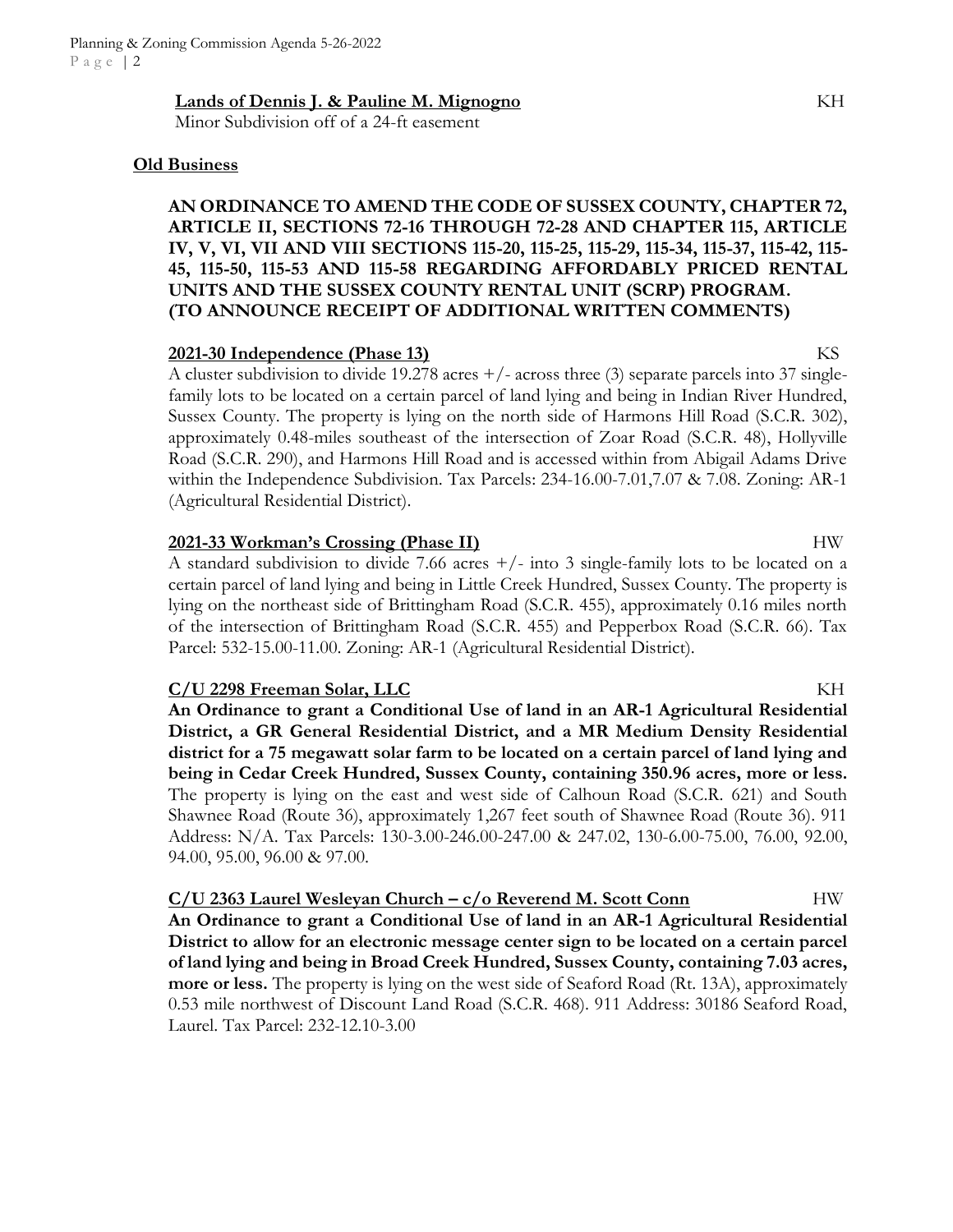## **Public Hearings**

#### **C/U 2352 CB Lewes, LLC** KS

**An Ordinance to grant a Conditional Use of land in an MR Medium-Density Residential District to amend the conditions of approval of C/U 1845 (Ordinance No. 2106) to increase the number of permitted multifamily units from 168 to 198 for a certain parcel of land lying and being in Lewes and Rehoboth Hundred, Sussex County, containing 18.08 acres, more or less.** The property is lying on the northeast side of Plantations Road (Rt. 1D), 850 feet northwest of Robinsonville Road (S.C.R. 271). 911 Address: N/A. Tax Parcel: 334-6.00-504.02

## **C/Z 1946 Ronald & Candice Gray** HW

**An Ordinance to amend the Comprehensive Zoning Map of Sussex County from an AR-1 Agricultural Residential District to a B-2 Business Community District for a certain parcel of land lying and being in Baltimore Hundred, Sussex County, containing 1.564 acres, more or less.** The property is lying on the west side of Roxana Road (Rt. 17), approximately 0.69-miles northeast of the intersection of Roxanna Road and Daisey Road (S.C.R. 370) 911 Address: N/A. Tax Parcel: 134-15.00-20.12.

#### **C/U 2293 Ronald & Candice Gray** HW

**An Ordinance to grant a Conditional Use of land in an AR-1 Agricultural Residential District for 703 storage units and outdoor storage for boats and RV's to be located on a certain parcel of land lying and being in Baltimore Hundred, Sussex County, containing 8.424 acres, more or less.** The property is lying on the west side of Roxana Road (Rt. 17), approximately 0.68-miles northeast of the intersection of Roxanna Road and Daisey Road (S.C.R. 370). 911 Address: N/A. Tax Parcel: 134-15.00-20.06.

## **C/U 2294 Horsey Family, LLC** KH

**An Ordinance to grant a Conditional Use of land in an AR-1 Agricultural Residential District for the expansion of C/U 1741 (Ordinance 2021) for the expansion of a borrow pit to be located on a certain parcel of land lying and being in Nanticoke Hundred, Sussex County, containing 62.204 acres, more or less.** The property is lying on the east side of Asbury Road (S.C.R. 446), approximately 0.35 mile south of County Seat Highway (Rt. 9). 911 Address: N/A. Tax Parcel: 231-21.00-21.00.

**In accordance with 29 Del. C. §10004(e)(2), this Agenda was posted on May 19, 2022 at 3:00 p.m., and at least seven (7) days in advance of the meeting.** 

**This Agenda is subject to change to include the addition or deletion of items, including Executive Sessions, which arise at the time of the Meeting.** 

**Agenda items listed may be considered out of sequence.**